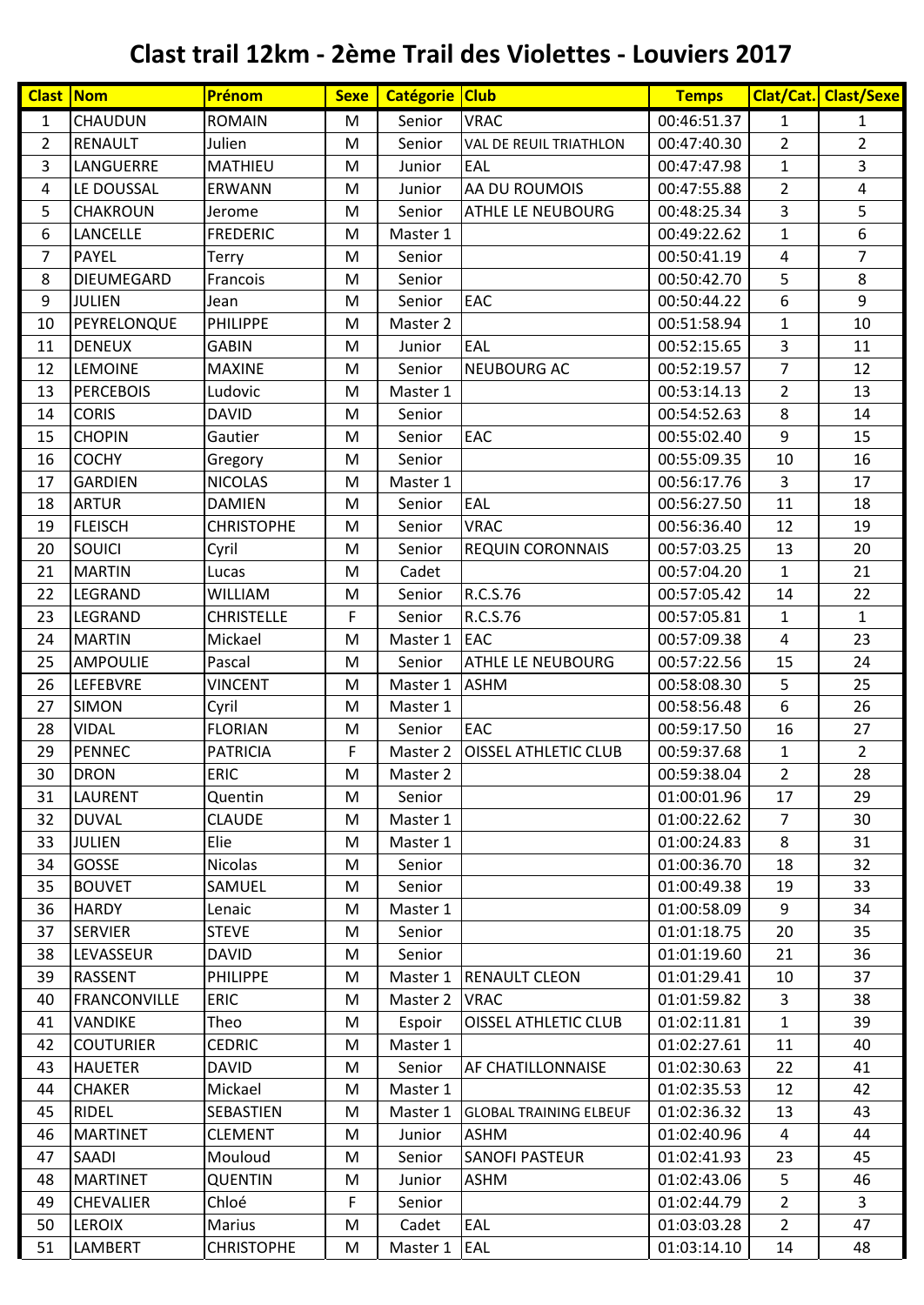| <b>Clast Nom</b> |                       | Prénom             | <b>Sexe</b> | Catégorie Club |                                   | <b>Temps</b> |                | Clat/Cat. Clast/Sexe |
|------------------|-----------------------|--------------------|-------------|----------------|-----------------------------------|--------------|----------------|----------------------|
| 52               | <b>MABIT</b>          | LUC                | M           | Master 4       | R.C.S.76                          | 01:03:22.89  | 1              | 49                   |
| 53               | <b>MATHIEU</b>        | Quentin            | M           | Senior         |                                   | 01:03:26.45  | 24             | 50                   |
| 54               | <b>PAOLI</b>          | OLIVIA             | F           | Senior         |                                   | 01:03:33.92  | 3              | $\overline{4}$       |
| 55               | <b>CHAUDUN</b>        | <b>OLIVIER</b>     | M           | Master 1       | <b>VRAC</b>                       | 01:03:35.67  | 15             | 51                   |
| 56               | <b>SEMONIN</b>        | <b>ANTONIN</b>     | M           | Senior         |                                   | 01:04:11.23  | 25             | 52                   |
| 57               | <b>GODARD</b>         | <b>NICOLAS</b>     | M           | Master 2       | <b>EMSAM</b>                      | 01:04:19.99  | 4              | 53                   |
| 58               | <b>NOLIUS</b>         | <b>JOSE</b>        | M           | Master 3       | <b>OLYMPIQUE DARNETAL</b>         | 01:04:45.34  | $\mathbf{1}$   | 54                   |
| 59               | <b>DUVAL</b>          | LAURENCE           | F           | Master 1       |                                   | 01:04:54.17  | $\mathbf{1}$   | 5                    |
| 60               | <b>LEMAUX</b>         | <b>JACQUES</b>     | M           | Master 1       | <b>RENAULT CLEON</b>              | 01:05:04.49  | 16             | 55                   |
| 61               | LANGEVIN              | Christine          | F           |                | Master 2   CLOC ACHERS            | 01:05:16.62  | $\overline{2}$ | 6                    |
| 62               | <b>LEBEL</b>          | <b>MICKAEL</b>     | M           | Master 1 ASHM  |                                   | 01:05:23.06  | 17             | 56                   |
| 63               | <b>VIEVARD</b>        | Alain              | M           | Master 2       | <b>OISSEL ATHLETIC CLUB</b>       | 01:06:14.46  | 5              | 57                   |
| 64               | <b>FORTRY</b>         | <b>AMANDINE</b>    | F           | Senior         | <b>OISSEL ATHLETIC CLUB</b>       | 01:06:18.93  | $\overline{4}$ | $\overline{7}$       |
| 65               | <b>CHEVE</b>          | <b>Benoit</b>      | M           | Master 1       |                                   | 01:06:25.13  | 18             | 58                   |
| 66               | <b>VILAIN LEGOUEZ</b> | <b>Brigitte</b>    | F           | Master 2       | <b>OISSEL ATHLETIC CLUB</b>       | 01:06:27.95  | $\overline{3}$ | 8                    |
| 67               | <b>MARTIN</b>         | Yohann             | M           | Senior         |                                   | 01:07:21.94  | 26             | 59                   |
| 68               | <b>MORLET</b>         | <b>JOHANN</b>      | M           | Senior         |                                   | 01:07:23.96  | 27             | 60                   |
| 69               | <b>FOURNIER</b>       | <b>MAGHALY</b>     | F           | Master 1       |                                   | 01:07:27.39  | $\overline{2}$ | 9                    |
| 70               | <b>ROBERT</b>         | <b>JEAN-LUC</b>    | M           | Master 2       |                                   | 01:07:35.76  | 6              | 61                   |
| 71               | CADIEU                | Laurent            | M           | Master 1       |                                   | 01:07:36.90  | 19             | 62                   |
| 72               | <b>ZAPPELINI</b>      | <b>ALAIN</b>       | M           | Master 3       |                                   | 01:07:46.03  | $\overline{2}$ | 63                   |
| 73               | <b>BOISSIERE</b>      | <b>JEAN-PIERRE</b> | M           | Master 4       | <b>EAL</b>                        | 01:07:49.02  | $\overline{2}$ | 64                   |
| 74               | <b>TAILLEUR</b>       | <b>NICOLAS</b>     | M           | Senior         |                                   | 01:07:53.01  | 28             | 65                   |
| 75               | <b>MORIN</b>          | David              | M           | Master 2       |                                   | 01:08:00.35  | $\overline{7}$ | 66                   |
| 76               | <b>DEGREMONT</b>      | <b>JULIEN</b>      | M           | Senior         |                                   | 01:08:36.95  | 29             | 67                   |
| 77               | <b>BRIERE</b>         | <b>Nicolas</b>     | M           | Senior         |                                   | 01:08:45.98  | 30             | 68                   |
| 78               | <b>DECELLE</b>        | <b>KARINE</b>      | F           | Master 1       |                                   | 01:08:47.37  | 3              | 10                   |
| 79               | LELAURIN              | Patrick            | M           | Master 2       |                                   | 01:09:46.94  | 8              | 69                   |
| 80               | <b>FILLAULT</b>       | <b>FABIENNE</b>    | F           | Senior         | <b>VRAC</b>                       | 01:10:11.04  | 5              | 11                   |
| 81               | <b>LELOUP</b>         | MATHILDE           | $\mathsf F$ | Senior         | <b>ASRD</b>                       | 01:10:21.38  | 6              | 12                   |
| 82               | <b>MODELO</b>         | <b>BERNARD</b>     | M           | Master 2       |                                   | 01:10:22.68  | 9              | 70                   |
| 83               | <b>MARIMPOUY</b>      | Emilien            | M           | Senior         |                                   | 01:10:35.84  | 31             | 71                   |
| 84               | <b>DESMEULLES</b>     | <b>JENNIFER</b>    | F           | Senior         | <b>VRAC</b>                       | 01:10:38.45  | $\overline{7}$ | 13                   |
| 85               | <b>OLIVEIRA</b>       | <b>ALAIN</b>       | M           | Master 2       | <b>EAL</b>                        | 01:10:42.83  | 10             | 72                   |
| 86               | LEVIEIL               | <b>DIDIER</b>      | M           | Master 3       | DOMONT ATHLETISME                 | 01:10:44.80  | 3              | 73                   |
| 87               | <b>MARTORY</b>        | Anne Marie         | F           | Master 2       |                                   | 01:10:51.41  | 4              | 14                   |
| 88               | <b>LECUYER</b>        | <b>MAX</b>         | M           |                | Master 3 ACA LES ANDELYS          | 01:10:54.31  | 4              | 74                   |
| 89               | <b>TOUTIN</b>         | <b>JEROME</b>      | M           | Master 1       |                                   | 01:10:54.65  | 20             | 75                   |
| 90               | <b>HEAM</b>           | <b>JEAN-MICHEL</b> | M           |                | Master 4   VAL DE REUIL TRIATHLON | 01:11:02.31  | 3              | 76                   |
| 91               | DELAMARE              | SEBASTIEN          | M           | Senior         | <b>GLOBAL TRAINING</b>            | 01:11:23.30  | 32             | 77                   |
| 92               | <b>CLYBOUW</b>        | <b>FLORENT</b>     | М           | Senior         |                                   | 01:11:36.75  | 33             | 78                   |
| 93               | <b>MORLET</b>         | <b>CEDRIC</b>      | M           | Master 1       |                                   | 01:11:46.47  | 21             | 79                   |
| 94               | <b>LECOQ</b>          | <b>MELISSA</b>     | F           | Senior         |                                   | 01:11:56.18  | 8              | 15                   |
| 95               | <b>CUISSETTE</b>      | <b>SOPHIE</b>      | F           | Master 1       | <b>VRAC</b>                       | 01:11:56.97  | 4              | 16                   |
| 96               | <b>BECHEREL</b>       | <b>REGIS</b>       | M           | Master 2       |                                   | 01:12:06.27  | 11             | 80                   |
| 97               | <b>CHAVENTRE</b>      | <b>HERVE</b>       | M           | Master 3       | <b>RENAULT CLEON</b>              | 01:12:19.45  | 5              | 81                   |
| 98               | <b>CHAMPION</b>       | <b>CEDRIC</b>      | M           | Senior         |                                   | 01:12:31.86  | 34             | 82                   |
| 99               | <b>DENISE</b>         | <b>MURIEL</b>      | F           |                | Master 2   R.EV.E Pacy-Ménilles   | 01:13:08.50  | 5              | 17                   |
| 100              | <b>GUILLAUME</b>      | <b>CLEMENT</b>     | M           | Senior         |                                   | 01:13:10.47  | 35             | 83                   |
| 101              | <b>KARP</b>           | Juliette           | F           | Master 2       |                                   | 01:13:25.15  | 6              | 18                   |
| 102              | <b>DRON</b>           | <b>EMELINE</b>     | F           | Senior         |                                   | 01:13:55.38  | 9              | 19                   |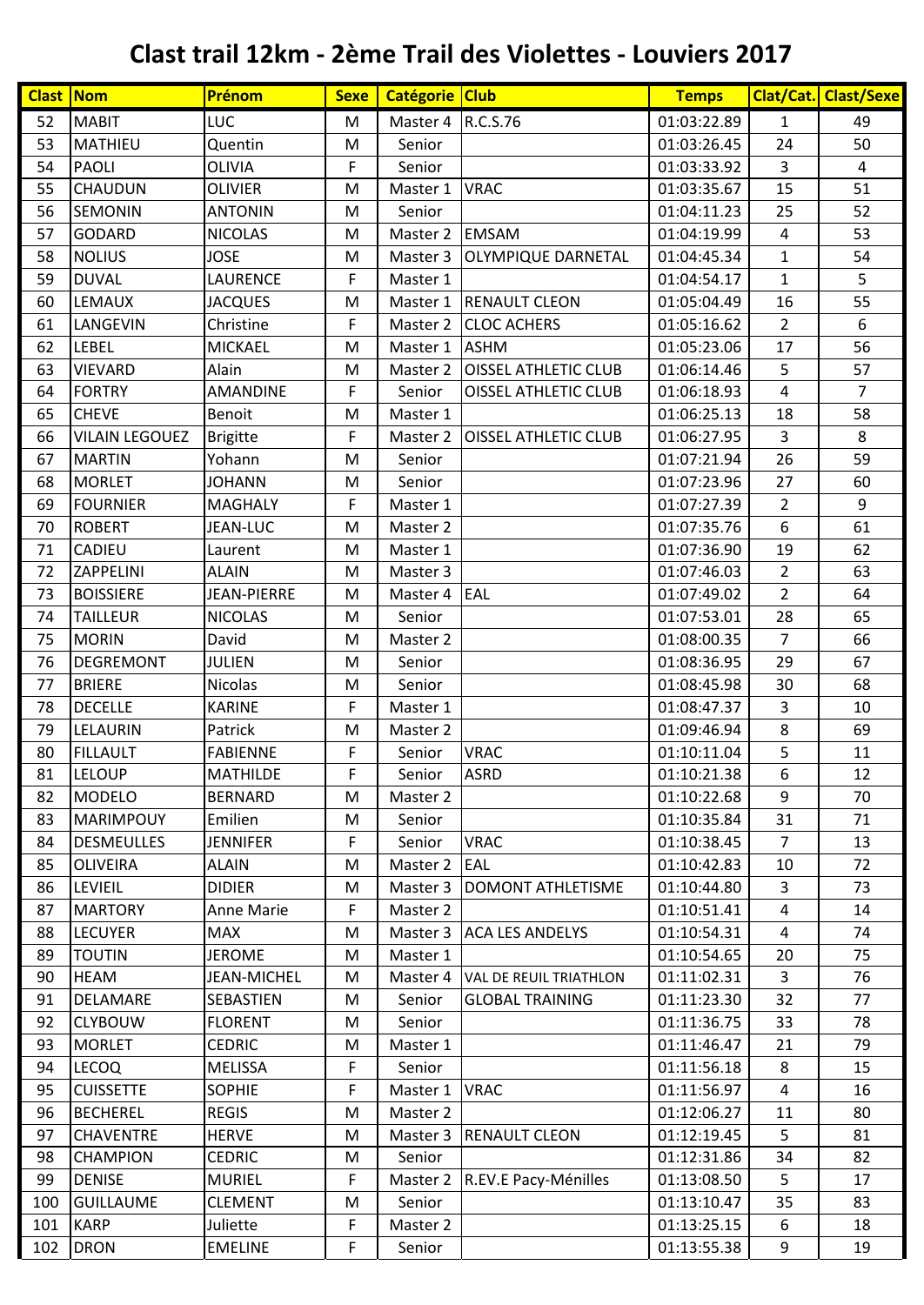| <b>Clast Nom</b> |                                 | Prénom                      | <b>Sexe</b> | Catégorie Club                       |                               | <b>Temps</b>               |                  | Clat/Cat. Clast/Sexe |
|------------------|---------------------------------|-----------------------------|-------------|--------------------------------------|-------------------------------|----------------------------|------------------|----------------------|
| 103              | COINDARD                        | <b>DELPHINE</b>             | F           | Master 1                             | <b>ASHM</b>                   | 01:14:06.61                | 5                | 20                   |
| 104              | <b>MARIEL</b>                   | <b>GERALD</b>               | M           | Master 2                             |                               | 01:14:07.04                | 12               | 84                   |
| 105              | <b>LELOUP</b>                   | <b>CLAIRE</b>               | F           | Master 3                             | EAL                           | 01:14:10.54                | $\mathbf{1}$     | 21                   |
| 106              | <b>MARTINET</b>                 | VERONIQUE                   | F           | Master 2                             | <b>ASHM</b>                   | 01:14:13.68                | $\overline{7}$   | 22                   |
| 107              | LANGUERRE                       | AMELIE                      | F           | Junior                               | EAL                           | 01:15:21.10                | $\mathbf{1}$     | 23                   |
| 108              | <b>DENIS</b>                    | VALERIE                     | F           | Master 2                             | <b>RENAULT CLEON</b>          | 01:15:36.65                | 8                | 24                   |
| 109              | <b>MINGUY</b>                   | Thomas                      | M           | Espoir                               |                               | 01:15:44.12                | $\overline{2}$   | 85                   |
| 110              | <b>RENAULT</b>                  | <b>VINCENT</b>              | M           | Master 1                             |                               | 01:15:49.91                | 22               | 86                   |
| 111              | <b>KHELSTOVSKY</b>              | Thibault                    | M           | Senior                               |                               | 01:15:57.03                | 36               | 87                   |
| 112              | CHAUVELIN                       | <b>PAUL</b>                 | M           | Master 4                             |                               | 01:16:14.02                | $\overline{4}$   | 88                   |
| 113              | LAUDREL                         | Francine                    | F           | Master 3                             |                               | 01:17:26.84                | $\overline{2}$   | 25                   |
| 114              | <b>ROIX</b>                     | <b>JEAN-PAUL</b>            | M           | Master 3                             | <b>VAL DE REUIL TRIATHLON</b> | 01:17:27.81                | 6                | 89                   |
| 115              | <b>GRISEL</b>                   | <b>JOHANNA</b>              | F           | Senior                               |                               | 01:17:43.55                | 10               | 26                   |
| 116              | <b>THOMAS</b>                   | SAMUEL                      | M           | Master 1                             | <b>VRAC</b>                   | 01:17:45.61                | 23               | 90                   |
| 117              | <b>THOMAS</b>                   | ANGELIQUE                   | F           | Master 1                             | <b>VRAC</b>                   | 01:18:07.59                | $\boldsymbol{6}$ | 27                   |
| 118              | <b>DESCHAMPS</b>                | <b>CHRISTINE</b>            | F           | Master 2                             |                               | 01:18:13.03                | 9                | 28                   |
| 119              | <b>DUTHEIL</b>                  | Gerald                      | M           | Master 1                             |                               | 01:18:21.37                | 24               | 91                   |
| 120              | <b>LEGOUEZ</b>                  | <b>CHRISTINE</b>            | F           |                                      | Master 2  RENAULT CLEON       | 01:18:53.14                | 10               | 29                   |
| 121              | <b>TARNAUD</b>                  | <b>CHRISTIAN</b>            | M           | Master 2                             | LES ANGES DE SOFIA            | 01:19:34.80                | 13               | 92                   |
| 122              | <b>FLORIMOND</b>                | <b>THOMAS</b>               | M           | Junior                               |                               | 01:19:42.33                | $\boldsymbol{6}$ | 93                   |
| 123              | <b>MICHAUX</b>                  | <b>MARTINE</b>              | F           | Master 3                             |                               | 01:19:50.77                | 3                | 30                   |
| 124              | <b>MEDELO</b>                   | MARIE-SOPHIE                | F           | Senior                               |                               | 01:20:07.39                | 11               | 31                   |
| 125              | LE ROUX                         | <b>CECILE</b>               | F           | Senior                               | REVE 27                       | 01:20:13.03                | 12               | 32                   |
| 126              | LE ROUX                         | ERWAN                       | M           | Master 1                             |                               | 01:20:13.75                | 25               | 94                   |
| 127              | PERRIN                          | Francois                    | M           | Senior                               |                               | 01:20:48.05                | 37               | 95                   |
| 128              | LAUDREL                         | <b>JEAN-YVES</b>            | M           | Master 3                             | <b>ASHM</b>                   | 01:20:59.68                | $\overline{7}$   | 96                   |
| 129              | <b>JASTALE PINTO</b>            | Flavia                      | F           | Senior                               |                               | 01:21:09.71                | 13               | 33                   |
| 130              | HUE                             | SEBASTIEN                   | M           | Senior                               |                               | 01:21:30.19                | 38               | 97                   |
| 131              | AMSALEM                         | <b>MICHEL</b>               | M           | Master 3                             | <b>VRAC</b>                   | 01:21:54.23                | 8                | 98                   |
|                  | 132 DORDAIN                     | PASCAL                      | F           | Master 2 VRAC                        |                               | 01:21:59.88                | 11               | 34                   |
| 133              | <b>ROSSIGNOL</b>                | Leila                       | F           | Master 1                             |                               | 01:22:01.15                | $\overline{7}$   | 35                   |
| 134              | LABBE                           | <b>CEDRIC</b>               | M           | Senior                               | <b>PRINCES DU VENT</b>        | 01:22:05.48                | 39               | 99                   |
| 135              | <b>BOIVIN</b>                   | ANNE-CYBELE                 | F           |                                      | Master 1   PRINCES DU VENT    | 01:22:06.00                | 8                | 36                   |
| 136              | <b>LEFEBVRE</b>                 | <b>NATHALIE</b>             | F           | Master 1 ASHM                        |                               | 01:22:19.17                | 9                | 37                   |
| 137              | LANQUINE                        | <b>NATHALIE</b>             | F           | Master 1                             | <b>VRAC</b>                   | 01:22:59.64                | 10               | 38                   |
| 138              | <b>VARRU</b>                    | Nadège                      | F           | Master 2                             |                               | 01:23:22.32                | 12               | 39                   |
| 139<br>140       | <b>HEUTE</b><br><b>MOUCHARD</b> | <b>PHILIPPE</b><br>SYLVETTE | M<br>F      | Master 2   R.C.S.76<br>Master 3 ASHM |                               | 01:23:24.41<br>01:23:27.24 | 14<br>4          | 100<br>40            |
| 141              | LERAT                           | <b>STEPHANIE</b>            | F           | Senior                               |                               | 01:24:16.02                | 14               | 41                   |
| 142              | LERAT                           | <b>FLORENT</b>              | M           | Senior                               |                               | 01:24:16.29                | 40               | 101                  |
| 143              | <b>PREVOST</b>                  | VALERIE                     | F           | Master 1                             |                               | 01:25:04.28                | 11               | 42                   |
| 144              | <b>THURETTE</b>                 | <b>FRANCOIS</b>             | M           | Master 1                             |                               | 01:26:02.15                | 26               | 102                  |
| 145              | LEGRAND                         | Corinne                     | F           | Master 2                             | <b>OISSEL ATHLETIC CLUB</b>   | 01:26:46.26                | 13               | 43                   |
| 146              | <b>VANDIKE</b>                  | Marie Therese               | F           | Master 2                             |                               | 01:26:46.68                | 14               | 44                   |
| 147              | <b>TAHON</b>                    | <b>ISABELLE</b>             | F           | Senior                               | <b>VRAC</b>                   | 01:26:59.62                | 15               | 45                   |
| 148              | DE CHAVAGNAC                    | Virginie                    | F           | Senior                               |                               | 01:27:01.62                | 16               | 46                   |
| 149              | <b>TROPET</b>                   | <b>ELISE</b>                | F           | Master 1                             |                               | 01:27:17.28                | 12               | 47                   |
| 150              | ADAM                            | <b>LAURENCE</b>             | F           | Master 1                             |                               | 01:27:17.69                | 13               | 48                   |
| 151              | <b>BARBE</b>                    | <b>HELOISE</b>              | F           | Cadet                                | EAL                           | 01:27:36.02                | $\mathbf{1}$     | 49                   |
| 152              | <b>BESSOT</b>                   | Bernard                     | M           | Master 2                             |                               | 01:28:56.04                | 15               | 103                  |
| 153              | <b>HEINTZ</b>                   | <b>RENE</b>                 | M           | Master $4$ R.C.S.76                  |                               | 01:29:14.71                | 5                | 104                  |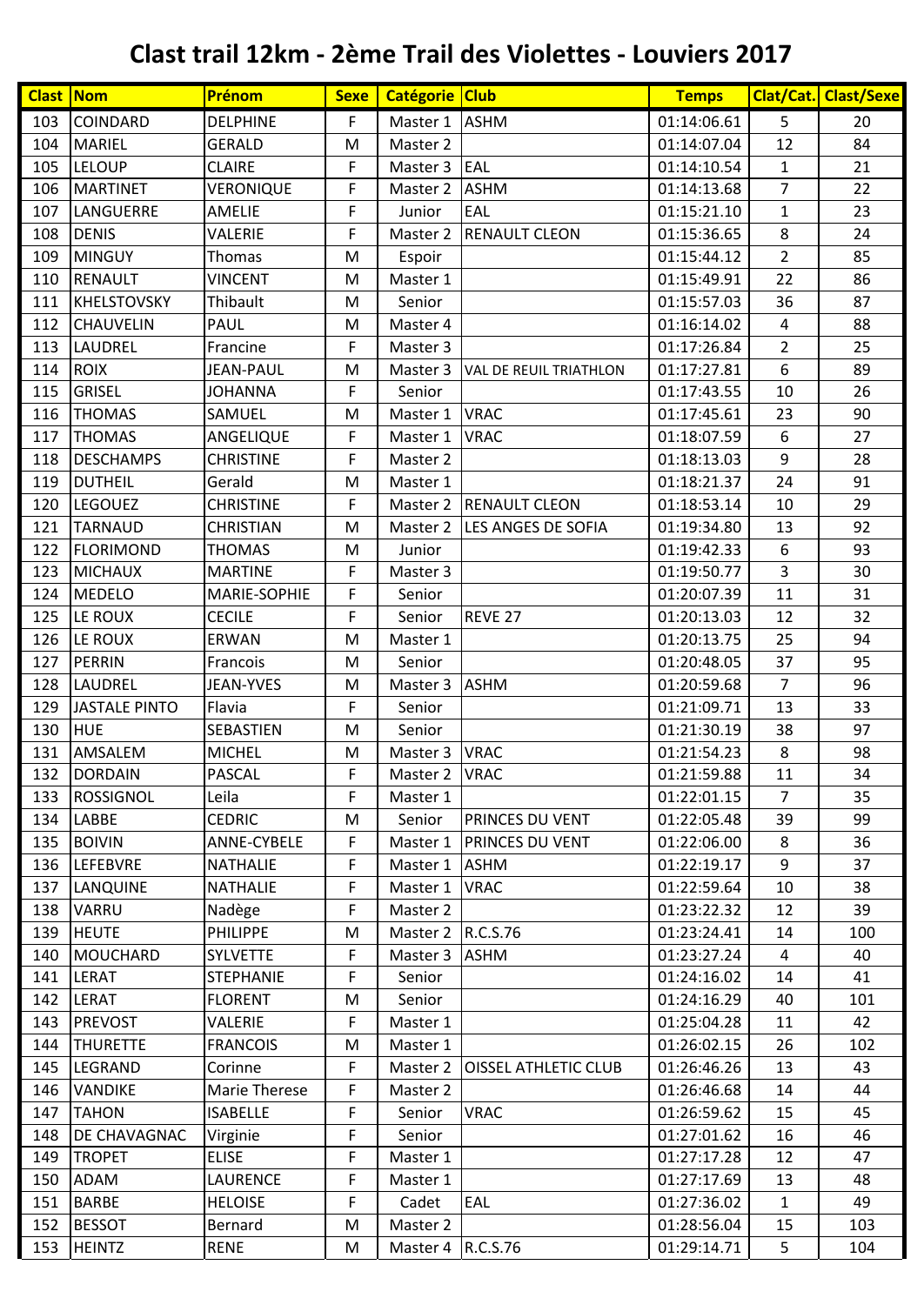| <b>Clast Nom</b> |                    | Prénom            | <b>Sexe</b> | Catégorie Club |                               | <b>Temps</b> |             | <b>Clat/Cat. Clast/Sexe</b> |
|------------------|--------------------|-------------------|-------------|----------------|-------------------------------|--------------|-------------|-----------------------------|
| 154              | <b>DUPONT</b>      | <b>MICHEL</b>     | M           | Master 1       |                               | 01:29:56.01  | 27          | 105                         |
| 155              | <b>CUISSETTE</b>   | <b>CHRISTOPHE</b> | M           | Senior         |                               | 01:29:56.72  | 41          | 106                         |
| 156              | <b>DRON</b>        | MARIE-ANGE        | F           | Master 2       |                               | 01:32:27.99  | 15          | 50                          |
| 157              | <b>GAILLOT</b>     | <b>VIRGINIE</b>   | F           | Senior         |                               | 01:34:01.03  | 17          | 51                          |
| 158              | <b>ROULLEAU</b>    | <b>SOPHIE</b>     | F           | Master 1       |                               | 01:34:48.48  | 14          | 52                          |
| 159              | <b>ROULLEAU</b>    | <b>STEPHANE</b>   | M           | Master 1       |                               | 01:34:49.23  | 28          | 107                         |
| 160              | <b>LEFRANCOIS</b>  | <b>CLAIRE</b>     | F           | Master 1       |                               | 01:35:16.19  | 15          | 53                          |
| 161              | <b>LECUYER</b>     | <b>ANNE-MARIE</b> | F           | Master 3       | <b>VRAC</b>                   | 01:35:18.51  | 5           | 54                          |
| 162              | LEMERCIER          | Laurent           | M           | Senior         |                               | 01:35:19.45  | 42          | 108                         |
| 163              | <b>LIAUDET</b>     | <b>SYLVIE</b>     | F           | Master 2       | <b>VRAC</b>                   | 01:41:36.94  | 16          | 55                          |
| 164              | LEGUEN             | <b>MYRIAM</b>     | F           | Master 2       | <b>ACA LES ANDELYS</b>        | 01:41:37.22  | 17          | 56                          |
| 165              | <b>LIAUDET</b>     | <b>CHLOE</b>      | F           | Senior         | <b>VRAC</b>                   | 01:41:37.46  | 18          | 57                          |
| 166              | <b>GOUTTERATEL</b> | LILIANE           | F           | Master 2       | <b>ASHM</b>                   | 01:44:08.40  | 18          | 58                          |
| 167              | <b>LABIOD</b>      | LEILA             | F           | Master 1       |                               | 01:44:31.19  | 16          | 59                          |
| 168              | <b>SCHALLER</b>    | Laura             | F           | Senior         |                               | 01:44:45.19  | 19          | 60                          |
| 0                | <b>ARTISIEN</b>    | <b>FABIEN</b>     | M           | Senior         | <b>ASHM</b>                   | 00:00:00.00  | $\mathbf 0$ | 0                           |
| 0                | <b>AUGER</b>       | <b>FREDERIC</b>   | M           | Master 2       |                               | 00:00:00.00  | $\mathbf 0$ | $\mathbf 0$                 |
| 0                | <b>BEAUMONT</b>    | <b>CORINNE</b>    | F           | Master 1       | <b>ASHM</b>                   | 00:00:00.00  | 0           | $\mathbf 0$                 |
| 0                | <b>BOISFARD</b>    | <b>NATHALIE</b>   | F           | Master 2       |                               | 00:00:00.00  | $\mathbf 0$ | $\mathbf 0$                 |
| 0                | <b>BOUDET</b>      | LAURE             | F           | Master 2       | <b>EMSAM</b>                  | 00:00:00.00  | $\mathbf 0$ | 0                           |
| 0                | <b>DAME</b>        | <b>CLAIRE</b>     | F           | Master 1       | <b>GLOBAL TRAINING ELBEUF</b> | 00:00:00.00  | $\mathbf 0$ | $\mathbf 0$                 |
| 0                | <b>DENISE</b>      | <b>MICKAEL</b>    | M           | Master 1       | R.EV.E Pacy-Ménilles          | 00:00:00.00  | 0           | $\mathbf 0$                 |
| 0                | <b>PERNIN</b>      | <b>PHILIPPE</b>   | M           | Master 3       |                               | 00:00:00.00  | 0           | 0                           |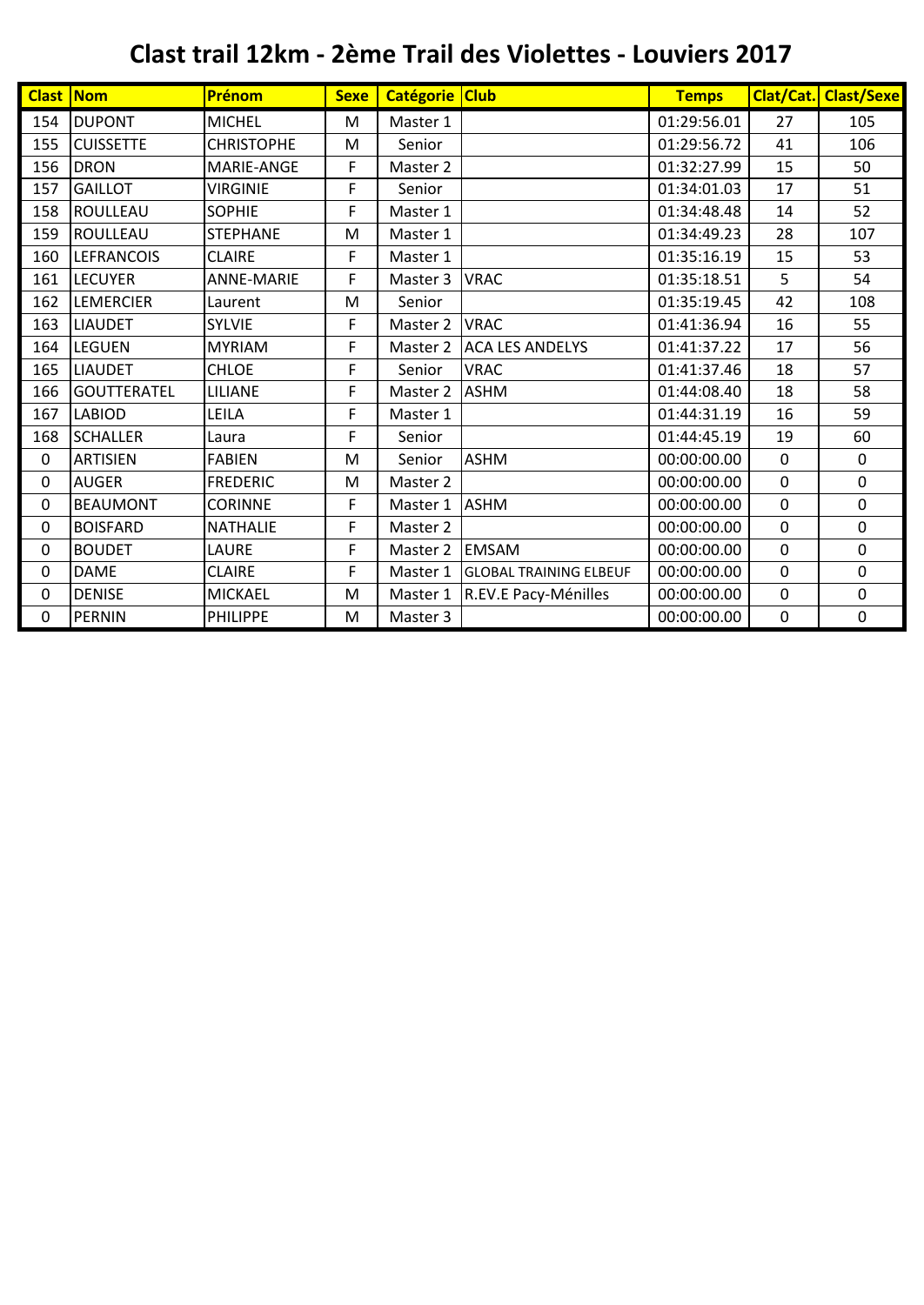|                | <b>Clast Nom</b>     | Prénom                 | Sexe | Catégorie Club |                               | <b>Temps</b> | Clat/Cat.      | <b>Clast/Sexe</b> |
|----------------|----------------------|------------------------|------|----------------|-------------------------------|--------------|----------------|-------------------|
| $\mathbf{1}$   | <b>THIERRY</b>       | <b>GREGORY</b>         | М    | Senior         | <b>ASPTT ROUEN</b>            | 01:38:45.18  | 1              | 1                 |
| $\overline{2}$ | <b>COLANGE</b>       | <b>BERTRAND</b>        | M    | Senior         |                               | 01:41:54.28  | $\overline{2}$ | $\overline{2}$    |
| 3              | <b>DESPRIM</b>       | Guillaume              | M    | Senior         | <b>ROUEN TRIATHLON</b>        | 01:43:12.21  | 3              | 3                 |
| 4              | <b>GODNAIR</b>       | LOIC                   | M    | Senior         | EAL                           | 01:46:19.53  | 4              | 4                 |
| 5              | <b>BELLANGER</b>     | <b>GUILLAUME</b>       | M    | Senior         |                               | 01:47:36.90  | 5              | 5                 |
| 6              | <b>PENNEC</b>        | <b>DENIS</b>           | м    | Master 2       | <b>ATHLETISME CLUB OISSEL</b> | 01:48:07.87  | 1              | 6                 |
| $\overline{7}$ | <b>JACOTTIN</b>      | <b>RODOLPHE</b>        | M    | Master 2       | <b>ASB YVELINES</b>           | 01:51:59.92  | $\overline{2}$ | $\overline{7}$    |
| 8              | <b>VAN TIEN</b>      | Dung                   | м    | Master 1       |                               | 01:52:22.37  | $\mathbf{1}$   | 8                 |
| 9              | <b>POCARD</b>        | <b>JEAN-CHRISTOPHE</b> | м    | Senior         | ACL44                         | 01:53:16.51  | 6              | 9                 |
| 10             | <b>MARICOURT</b>     | <b>CHRISTOPHE</b>      | М    | Master 1       | ATHLETISME CLUB OISSEL        | 01:54:37.82  | $\overline{2}$ | 10                |
| 11             | <b>CORNIERE</b>      | <b>JONATHAN</b>        | M    | Senior         |                               | 01:57:59.71  | $\overline{7}$ | 11                |
| 12             | PIAU                 | <b>OLIVIER</b>         | M    | Master 2       | <b>VRAC</b>                   | 01:58:35.09  | 3              | 12                |
| 13             | <b>DUTOUR</b>        | Grégory                | М    | Senior         |                               | 01:59:15.29  | 8              | 13                |
| 14             | <b>TEPENIER</b>      | Jérome                 | M    | Master 1       |                               | 02:00:56.34  | 3              | 14                |
| 15             | <b>FOURNIER</b>      | <b>CHRISTOPHE</b>      | М    | Master 1       | <b>VRAC</b>                   | 02:01:14.18  | 4              | 15                |
| 16             | <b>LATEURTRE</b>     | <b>JEROME</b>          | M    | Senior         | MONTVILLE RUNNING CLUB        | 02:01:38.64  | 9              | 16                |
| 17             | <b>DAUVEL</b>        | LUDOVIC                | М    | Senior         | <b>VRAC</b>                   | 02:01:39.25  | 10             | 17                |
| 18             | LANGLOIS             | <b>FREDERIC</b>        | М    | Master 1       | VEO 2000 LA PLAGNE            | 02:03:00.56  | 5              | 18                |
| 19             | <b>GAUTRON</b>       | <b>JEROME</b>          | М    | Senior         | <b>VRAC</b>                   | 02:05:02.65  | 11             | 19                |
| 20             | <b>DAGUET</b>        | Dimitri                | M    | Master 1       |                               | 02:05:09.36  | 6              | 20                |
| 21             | <b>MARTIN</b>        | Nicolas                | M    | Senior         |                               | 02:05:15.20  | 12             | 21                |
| 22             | <b>LEGROS</b>        | <b>DAVID</b>           | M    | Senior         |                               | 02:05:39.65  | 13             | 22                |
| 23             | <b>PEDROT</b>        | YANN                   | М    | Master 1       | <b>RENAULT CLEON</b>          | 02:06:25.42  | $\overline{7}$ | 23                |
| 24             | <b>HENRY</b>         | <b>GILLES</b>          | М    | Master 1       | <b>ASHM</b>                   | 02:06:32.71  | 8              | 24                |
| 25             | <b>PREVOST</b>       | <b>LOIC</b>            | M    | Master 1       |                               | 02:07:46.34  | 9              | 25                |
| 26             | <b>BERNAUD</b>       | <b>CLEMENT</b>         | М    | Senior         |                               | 02:08:39.53  | 14             | 26                |
| 27             | ZAMBANO              | <b>HERVE</b>           | М    | Master 1       |                               | 02:09:17.70  | 10             | 27                |
| 28             | <b>PERIOT</b>        | SEBASTIEN              | M    | Master 1       |                               | 02:09:41.89  | 11             | 28                |
| 29             | PIERRE               | <b>GUILLAUME</b>       | M    | Senior         |                               | 02:09:57.68  | 15             | 29                |
| 30             | TATECEAU             | <b>MICKAEL</b>         | M    | Master 1       |                               | 02:10:20.51  | 12             | 30                |
| 31             | LENORMAND            | LUDOVIC                | M    | Master 1       | <b>SANOFI PASTEUR</b>         | 02:10:21.79  | 13             | 31                |
| 32             | LAMBLIN              | <b>MARIE</b>           | F    | Senior         |                               | 02:10:49.39  | $\mathbf{1}$   | $\mathbf{1}$      |
| 33             | <b>NOCK</b>          | Nicolas                | M    | Master 1       |                               | 02:11:06.73  | 14             | 32                |
| 34             | <b>HEDOUIN</b>       | <b>ERIC</b>            | M    | Master 2       | <b>LES ANDELYS</b>            | 02:11:21.93  | 4              | 33                |
| 35             | <b>LEROUX</b>        | <b>PATRICE</b>         | M    | Master 2       |                               | 02:11:37.95  | 5              | 34                |
| 36             | <b>FILLASTRE</b>     | DAVID                  | M    | Master 1       |                               | 02:11:39.07  | 15             | 35                |
| 37             | <b>GUIOMAR</b>       | YOHANN                 | M    | Senior         | <b>ASHM</b>                   | 02:12:01.28  | 16             | 36                |
| 38             | <b>WENTS</b>         | <b>CHRISTOPHE</b>      | M    | Master 1       |                               | 02:12:36.81  | 16             | 37                |
| 39             | <b>ROUX</b>          | <b>GREGOIRE</b>        | M    | Senior         |                               | 02:13:13.50  | 17             | 38                |
| 40             | <b>SENE</b>          | <b>FLORENT</b>         | M    | Senior         |                               | 02:13:14.65  | 18             | 39                |
| 41             | <b>CHEVALIER</b>     | <b>EMANUEL</b>         | M    | Master 1       | <b>SANOFI PASTEUR</b>         | 02:13:16.70  | 17             | 40                |
| 42             | <b>GUILLAUMINAUD</b> | SEBASTIEN              | M    | Master 1       | <b>SANOFI PASTEUR</b>         | 02:13:20.06  | 18             | 41                |
| 43             | LEMAIRE              | RAYNALD                | M    | Master 1       | <b>ASHM</b>                   | 02:14:07.70  | 19             | 42                |
| 44             | <b>BERCHOTTEAU</b>   | DAMIEN                 | M    | Senior         |                               | 02:14:34.01  | 19             | 43                |
| 45             | <b>DORVAUX</b>       | <b>ERIC</b>            | M    | Senior         |                               | 02:15:41.20  | 20             | 44                |
| 46             | <b>VILLETTE</b>      | DANIEL                 | M    | Master 3       | US MERY AC                    | 02:15:48.70  | $\mathbf{1}$   | 45                |
| 47             | <b>PRIEUR</b>        | Marie                  | F    | Senior         |                               | 02:16:07.92  | $\overline{2}$ | $\overline{2}$    |
| 48             | <b>MERCIER</b>       | Stéphane               | M    | Master 1       | MONTVILLE RUNNING CLUB        | 02:16:08.90  | 20             | 46                |
| 49             | <b>PREVOST</b>       | EMMANUEL               | M    | Master 2       | <b>ASHM</b>                   | 02:16:28.76  | 6              | 47                |
| 50             | <b>LUCAS</b>         | <b>ISABELLE</b>        | F    | Master 1       |                               | 02:16:30.06  | $\mathbf{1}$   | 3                 |
| 51             | <b>BOURHIS</b>       | <b>PHILIPPE</b>        | M    | Master 2       |                               | 02:17:28.87  | $\overline{7}$ | 48                |
| 52             | VIGNEAU              | <b>STEPHANE</b>        | M    | Master 1       | R.EV.E Pacy-Ménilles          | 02:18:05.48  | 21             | 49                |
| 53<br>54       | ZELAYA               | <b>HERNANN</b>         | M    | Espoir         |                               | 02:18:09.34  | $\mathbf{1}$   | 50                |
|                | LABADIE              | <b>NICOLAS</b>         | M    | Senior         | AC FLINES LEZ RACHES          | 02:18:09.95  | 21             | 51                |
| 55             | <b>DUBUSC</b>        | JEAN                   | M    | Master 3       |                               | 02:18:24.56  | $\overline{2}$ | 52                |
| 56             | <b>BESNARD</b>       | <b>GUY</b>             | M    | Master 3 VRAC  |                               | 02:19:19.79  | 3              | 53                |